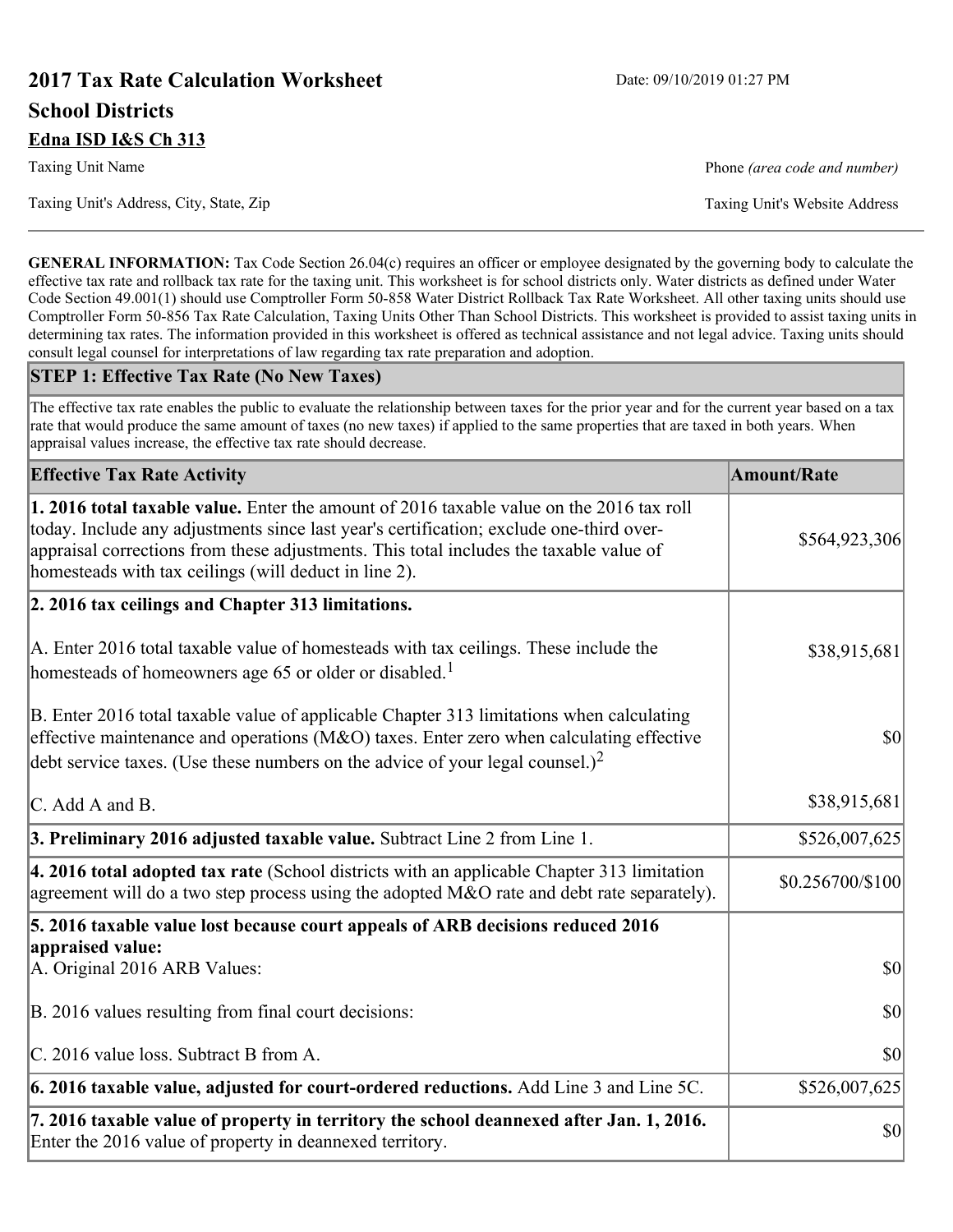| 8. 2016 taxable value lost because property first qualified for an exemption in 2017.<br>Note that lowering the amount or percentage of an existing exemption does not create a new<br>exemption or reduce taxable value. If the school district increased an original exemption, use<br>the difference between the original exempted amount and the increased exempted amount.<br>Do not include value lost due to freeport or goods-in-transit exemptions. |               |
|--------------------------------------------------------------------------------------------------------------------------------------------------------------------------------------------------------------------------------------------------------------------------------------------------------------------------------------------------------------------------------------------------------------------------------------------------------------|---------------|
| A. Absolute exemptions. Use 2016 market value:                                                                                                                                                                                                                                                                                                                                                                                                               | \$224,534     |
| B. Partial exemptions. 2017 exemption amount or 2017 percentage exemption times 2016<br>value:                                                                                                                                                                                                                                                                                                                                                               | \$354,736     |
| C. Value loss: Add A and B.                                                                                                                                                                                                                                                                                                                                                                                                                                  | \$579,270     |
| 9. 2016 taxable value lost because property first qualified for agricultural appraisal (1-<br>d or 1-d-1), timber appraisal, recreational/scenic appraisal or public access airport<br>special appraisal in 2017. Use only properties that qualified in 2017 for the first time; do<br>not use properties that qualified in 2016.                                                                                                                            |               |
| A. 2016 market value:                                                                                                                                                                                                                                                                                                                                                                                                                                        | \$0           |
| B. 2017 productivity or special appraised value:                                                                                                                                                                                                                                                                                                                                                                                                             | \$0           |
| C. Value loss. Subtract B from A.                                                                                                                                                                                                                                                                                                                                                                                                                            | \$0           |
| <b>10. Total adjustments for lost value.</b> Add Lines 7, 8C and 9C.                                                                                                                                                                                                                                                                                                                                                                                         | \$579,270     |
| 11. 2016 adjusted taxable value. Subtract Line 10 from Line 6.                                                                                                                                                                                                                                                                                                                                                                                               | \$525,428,355 |
| <b>12. Adjusted 2016 taxes.</b> Multiply Line 4 by Line 11 and divide by \$100.                                                                                                                                                                                                                                                                                                                                                                              | \$1,348,774   |
| [13. Taxes refunded for years preceding tax year 2016. Enter the amount of taxes refunded]<br>by the district for tax years preceding tax year 2016. Types of refunds include court<br>decisions, corrections and payment errors. Do not include refunds for tax year 2016. This<br>line applies only to tax years preceding tax year 2016.                                                                                                                  | $ 10\rangle$  |
| <b>14. Adjusted 2016 taxes with refunds.</b> Add Lines 12 and 13.                                                                                                                                                                                                                                                                                                                                                                                            | \$1,348,774   |
| 15. Total 2017 taxable value on the 2017 certified appraisal roll today. This value<br>includes only certified values and includes the total taxable value of homesteads with tax<br>ceilings (will deduct in Line 17). These homesteads include homeowners age 65 or older or<br>disabled.                                                                                                                                                                  |               |
| $ A$ . Certified values only: <sup>3</sup>                                                                                                                                                                                                                                                                                                                                                                                                                   | \$624,524,056 |
| <b>B. Pollution control and energy storage exemption:</b> Deduct the value of property<br>exempted for the current tax year for the first time as pollution control or energy storage<br>system property:                                                                                                                                                                                                                                                    | $\delta$ -0   |
| <b>C. Total value.</b> Subtract B from A.                                                                                                                                                                                                                                                                                                                                                                                                                    | \$624,524,056 |
| 16. Total value of properties under protest or not included on certified appraisal roll.                                                                                                                                                                                                                                                                                                                                                                     |               |
|                                                                                                                                                                                                                                                                                                                                                                                                                                                              |               |
| A. 2017 taxable value of properties under protest. The chief appraiser certifies a list of                                                                                                                                                                                                                                                                                                                                                                   |               |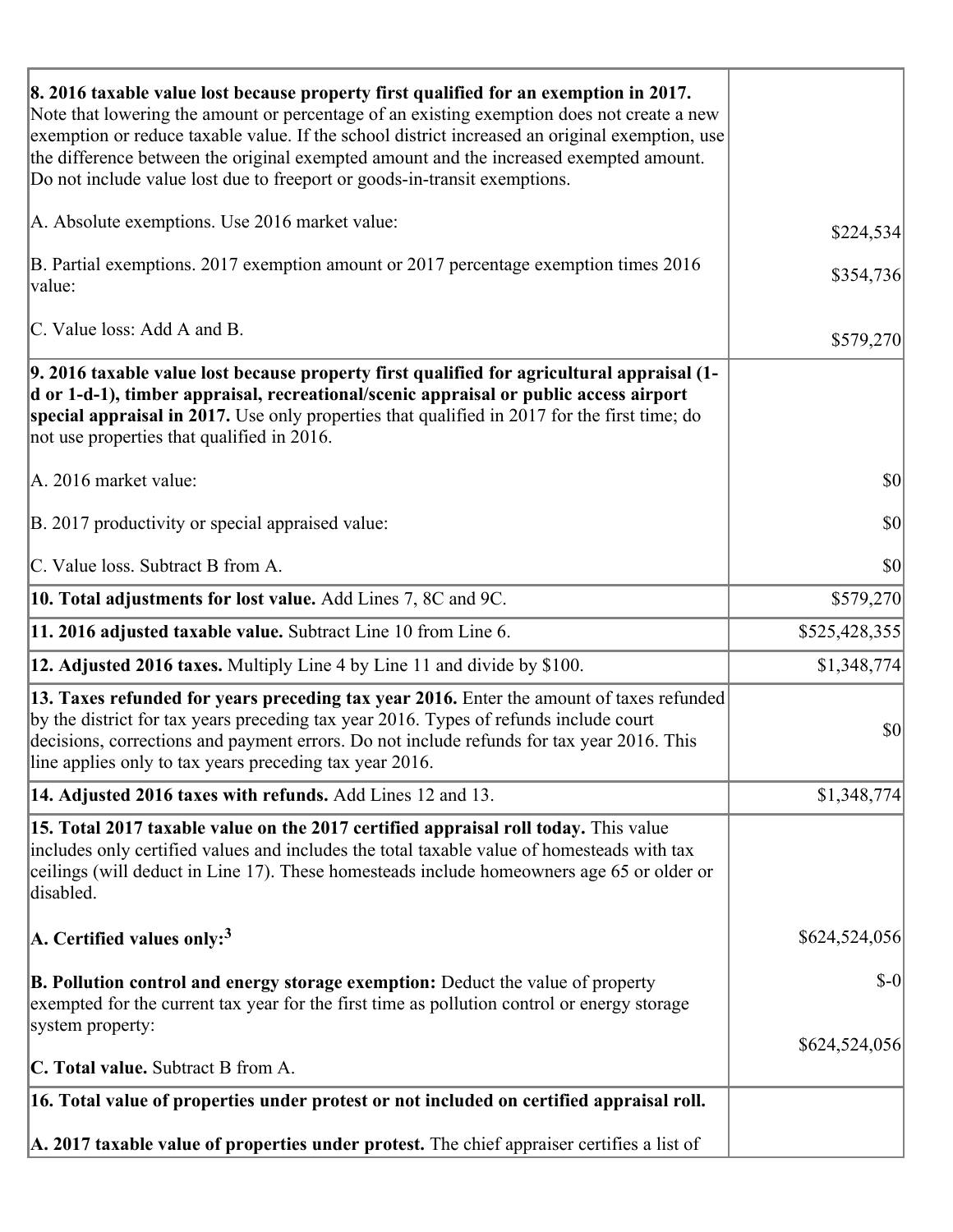| B. 2017 value of properties not under protest or included on certified appraisal roll.<br>The chief appraiser gives school districts a list of those taxable properties that the chief<br>appraiser knows about, but are not included in the appraisal roll certification. These<br>properties are not on the list of properties that are still under protest. On this list of<br>properties, the chief appraiser includes the market value, appraised value and exemptions for<br>the preceding year and a reasonable estimate of the market value, appraised value and<br>exemptions for the current year. Use the lower market, appraised or taxable value (as<br>appropriate). Enter the total value.<br>C. Total value under protest or not certified: Add A and B.<br>17. 2017 tax ceilings and Chapter 313 limitations.<br>A. Enter 2017 total taxable value of homesteads with tax ceilings. These include the<br>homesteads of homeowners age 65 or older or disabled. <sup>4</sup><br>calculating effective M&O taxes. Enter zero when calculating effective debt service taxes.<br>(Use these numbers on the advice of your legal counsel.) <sup>5</sup><br>C. Add A and B.<br>18. 2017 total taxable value. Add Lines 15C and 16C. Subtract Line 17C.<br>19. Total 2017 taxable value of properties in territory annexed after Jan. 1, 2016.<br>Include both real and personal property. Enter the 2017 value of property in territory<br>annexed by the school district.<br>20. Total 2017 taxable value of new improvements and new personal property located<br>in new improvements. New means the item was not on the appraisal roll in 2016. New<br>additions to existing improvements may be included if the appraised value can be<br>determined. New personal property in a new improvement must have been brought into the<br>school district after Jan. 1, 2016, and be located in a new improvement.<br>21. Total adjustments to the 2017 taxable value. Add Lines 19 and 20.<br>22. 2017 adjusted taxable value. Subtract Line 21 from Line 18.<br><b>23. 2017 effective tax rate.</b> Divide Line 14 by Line 22 and multiply by \$100.<br>24. 2017 effective tax rate for ISDs with Chapter 313 Limitations. Add together the<br>effective tax rates for M&O and debt service for those school districts that participate in an<br>applicable Chapter 313 limitations agreement. | properties still under ARB protest. The list shows the appraisal district's value and the<br>taxpayer's claimed value, if any, or an estimate of the value if the taxpayer wins. For each of<br>the properties under protest, use the lowest of these values. Enter the total value. | $ 10\rangle$     |
|-----------------------------------------------------------------------------------------------------------------------------------------------------------------------------------------------------------------------------------------------------------------------------------------------------------------------------------------------------------------------------------------------------------------------------------------------------------------------------------------------------------------------------------------------------------------------------------------------------------------------------------------------------------------------------------------------------------------------------------------------------------------------------------------------------------------------------------------------------------------------------------------------------------------------------------------------------------------------------------------------------------------------------------------------------------------------------------------------------------------------------------------------------------------------------------------------------------------------------------------------------------------------------------------------------------------------------------------------------------------------------------------------------------------------------------------------------------------------------------------------------------------------------------------------------------------------------------------------------------------------------------------------------------------------------------------------------------------------------------------------------------------------------------------------------------------------------------------------------------------------------------------------------------------------------------------------------------------------------------------------------------------------------------------------------------------------------------------------------------------------------------------------------------------------------------------------------------------------------------------------------------------------------------------------------------------------------------------------------------------------------------------------------------|--------------------------------------------------------------------------------------------------------------------------------------------------------------------------------------------------------------------------------------------------------------------------------------|------------------|
| B. Enter 2017 total taxable value of applicable Chapter 313 limitations when                                                                                                                                                                                                                                                                                                                                                                                                                                                                                                                                                                                                                                                                                                                                                                                                                                                                                                                                                                                                                                                                                                                                                                                                                                                                                                                                                                                                                                                                                                                                                                                                                                                                                                                                                                                                                                                                                                                                                                                                                                                                                                                                                                                                                                                                                                                              |                                                                                                                                                                                                                                                                                      | <b>\$0</b>       |
|                                                                                                                                                                                                                                                                                                                                                                                                                                                                                                                                                                                                                                                                                                                                                                                                                                                                                                                                                                                                                                                                                                                                                                                                                                                                                                                                                                                                                                                                                                                                                                                                                                                                                                                                                                                                                                                                                                                                                                                                                                                                                                                                                                                                                                                                                                                                                                                                           |                                                                                                                                                                                                                                                                                      | \$0              |
|                                                                                                                                                                                                                                                                                                                                                                                                                                                                                                                                                                                                                                                                                                                                                                                                                                                                                                                                                                                                                                                                                                                                                                                                                                                                                                                                                                                                                                                                                                                                                                                                                                                                                                                                                                                                                                                                                                                                                                                                                                                                                                                                                                                                                                                                                                                                                                                                           |                                                                                                                                                                                                                                                                                      | \$41,633,290     |
|                                                                                                                                                                                                                                                                                                                                                                                                                                                                                                                                                                                                                                                                                                                                                                                                                                                                                                                                                                                                                                                                                                                                                                                                                                                                                                                                                                                                                                                                                                                                                                                                                                                                                                                                                                                                                                                                                                                                                                                                                                                                                                                                                                                                                                                                                                                                                                                                           |                                                                                                                                                                                                                                                                                      | \$0              |
|                                                                                                                                                                                                                                                                                                                                                                                                                                                                                                                                                                                                                                                                                                                                                                                                                                                                                                                                                                                                                                                                                                                                                                                                                                                                                                                                                                                                                                                                                                                                                                                                                                                                                                                                                                                                                                                                                                                                                                                                                                                                                                                                                                                                                                                                                                                                                                                                           |                                                                                                                                                                                                                                                                                      | \$41,633,290     |
|                                                                                                                                                                                                                                                                                                                                                                                                                                                                                                                                                                                                                                                                                                                                                                                                                                                                                                                                                                                                                                                                                                                                                                                                                                                                                                                                                                                                                                                                                                                                                                                                                                                                                                                                                                                                                                                                                                                                                                                                                                                                                                                                                                                                                                                                                                                                                                                                           |                                                                                                                                                                                                                                                                                      | \$582,890,766    |
|                                                                                                                                                                                                                                                                                                                                                                                                                                                                                                                                                                                                                                                                                                                                                                                                                                                                                                                                                                                                                                                                                                                                                                                                                                                                                                                                                                                                                                                                                                                                                                                                                                                                                                                                                                                                                                                                                                                                                                                                                                                                                                                                                                                                                                                                                                                                                                                                           |                                                                                                                                                                                                                                                                                      | \$0              |
|                                                                                                                                                                                                                                                                                                                                                                                                                                                                                                                                                                                                                                                                                                                                                                                                                                                                                                                                                                                                                                                                                                                                                                                                                                                                                                                                                                                                                                                                                                                                                                                                                                                                                                                                                                                                                                                                                                                                                                                                                                                                                                                                                                                                                                                                                                                                                                                                           |                                                                                                                                                                                                                                                                                      | \$10,385,334     |
|                                                                                                                                                                                                                                                                                                                                                                                                                                                                                                                                                                                                                                                                                                                                                                                                                                                                                                                                                                                                                                                                                                                                                                                                                                                                                                                                                                                                                                                                                                                                                                                                                                                                                                                                                                                                                                                                                                                                                                                                                                                                                                                                                                                                                                                                                                                                                                                                           |                                                                                                                                                                                                                                                                                      | \$10,385,334     |
|                                                                                                                                                                                                                                                                                                                                                                                                                                                                                                                                                                                                                                                                                                                                                                                                                                                                                                                                                                                                                                                                                                                                                                                                                                                                                                                                                                                                                                                                                                                                                                                                                                                                                                                                                                                                                                                                                                                                                                                                                                                                                                                                                                                                                                                                                                                                                                                                           |                                                                                                                                                                                                                                                                                      | \$572,505,432    |
|                                                                                                                                                                                                                                                                                                                                                                                                                                                                                                                                                                                                                                                                                                                                                                                                                                                                                                                                                                                                                                                                                                                                                                                                                                                                                                                                                                                                                                                                                                                                                                                                                                                                                                                                                                                                                                                                                                                                                                                                                                                                                                                                                                                                                                                                                                                                                                                                           |                                                                                                                                                                                                                                                                                      | \$0.235591/\$100 |
|                                                                                                                                                                                                                                                                                                                                                                                                                                                                                                                                                                                                                                                                                                                                                                                                                                                                                                                                                                                                                                                                                                                                                                                                                                                                                                                                                                                                                                                                                                                                                                                                                                                                                                                                                                                                                                                                                                                                                                                                                                                                                                                                                                                                                                                                                                                                                                                                           |                                                                                                                                                                                                                                                                                      | \$1.160300/\$100 |

<sup>1</sup>Tex. Tax Code Section 26.012(14)

<sup>2</sup>Tex. Tax Code Section 26.012(6)

 $3$ Tex. Tax Code Section 26.012(6)

 ${}^{4}$ Tex. Tax Code Section 26.012(6)(A)(i)

 ${}^{5}$ Tex. Tax Code Section 26.012(6)(A)(ii)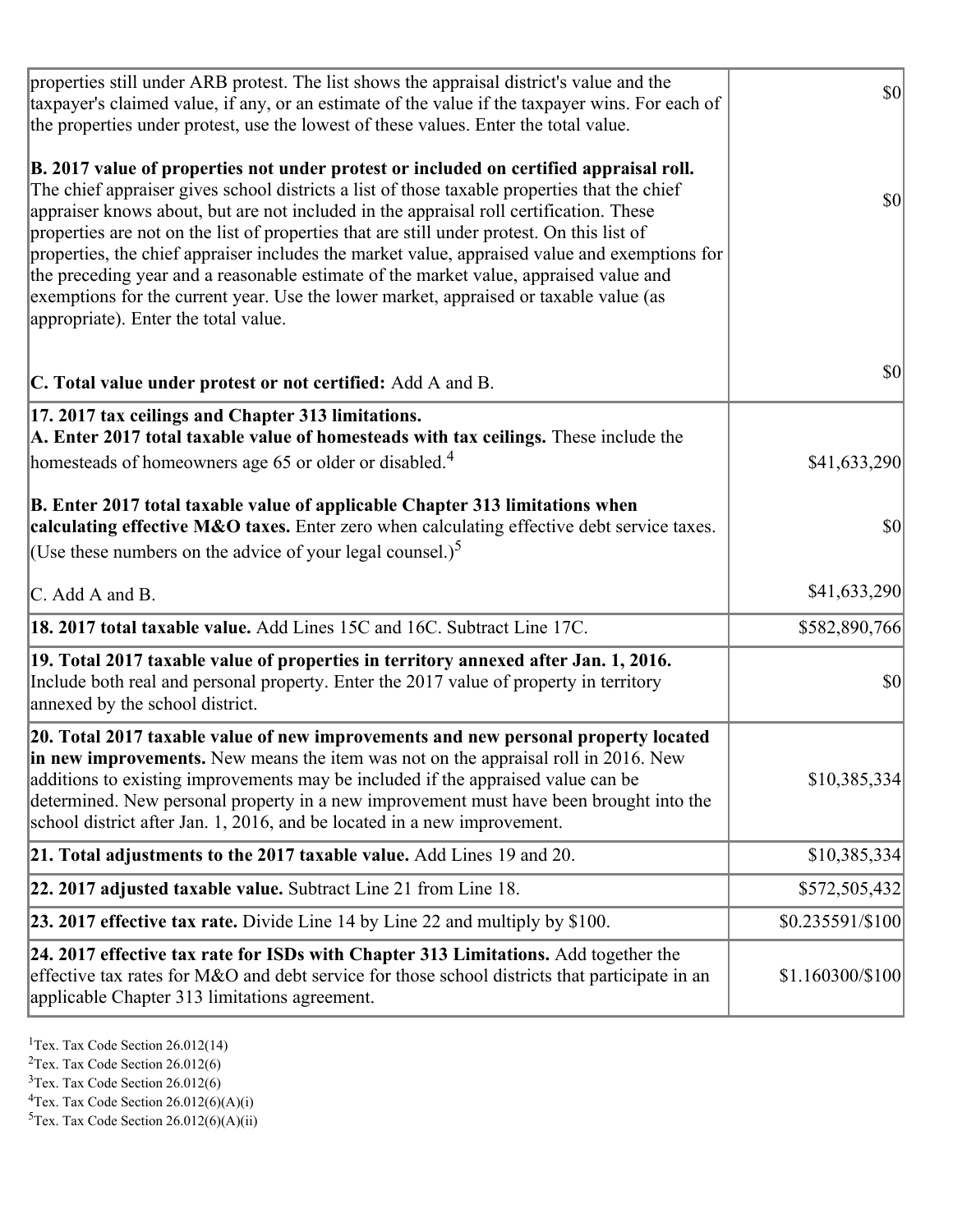## **STEP 2: Rollback Tax Rate**

Most school districts calculate a rollback tax rate that is split into two separate rates:

- 1. **Maintenance and Operations (M&O):** School districts must use the lesser amount of the following methods to calculate the M&O rate:
	- Four cents (\$0.04) PLUS current year's compression rate multiplied by \$1.50 (usually \$1) PLUS any additional cents approved by voters at a 2006 or subsequent rollback election; OR
	- Current year $i/\frac{1}{2}$ s compression rate multiplied by six cents (usually four cents) PLUS effective M&O rate which includes school formula funding calculations.<sup>6</sup>
- 2. **Debt:** The debt tax rate includes the debt service necessary to pay the school district's debt payments in the coming year. This rate accounts for principal and interest on bonds and other debt secured by property tax revenue.

In most cases the rollback tax rate exceeds the effective tax rate, but occasionally decreases in a school district's debt service will cause the effective tax rate to be higher than the rollback tax rate.

| <b>Rollback Tax Rate Activity</b>                                                                                                                                                                                                                                                                                                                                       | <b>Amount/Rate</b> |
|-------------------------------------------------------------------------------------------------------------------------------------------------------------------------------------------------------------------------------------------------------------------------------------------------------------------------------------------------------------------------|--------------------|
| 25. Maintenance and operations (M&O) tax rate. Enter \$1.50 OR the 2005 adopted<br>M&O rate if voters approved a rate higher than \$1.50.                                                                                                                                                                                                                               | \$1.500000/\$100   |
| $26.$ Multiply line 25 times $0.6667$                                                                                                                                                                                                                                                                                                                                   | \$1.0000/\$100     |
| 27. 2017 rollback M&O rate. Use the lesser of the M&O rate as calculated in Tax Code<br>Section $26.08(n)(2)(A)$ and (B).                                                                                                                                                                                                                                               | \$1.040000/\$100   |
| 28. Total 2017 debt to be paid with property tax revenue.<br>Debt means the interest and principal that will be paid on debts that:<br>$(1)$ Are paid by property taxes,<br>$(2)$ Are secured by property taxes,<br>$(3)$ Are scheduled for payment over a period longer than one year, and<br>$(4)$ Are not classified in the school district's budget as M&O expenses |                    |
| A. Debt includes contractual payments to other school districts that have incurred debt on<br>behalf of this school district, if those debts meet the four conditions above. Include only<br>amounts that will be paid from property tax revenue. Do not include appraisal district budget<br>payments. Enter debt amount:                                              | \$1,454,228        |
| B. Subtract unencumbered fund amount used to reduce total debt.                                                                                                                                                                                                                                                                                                         | \$14,000           |
| C. Subtract state aid received for paying principal and interest on debt for facilities through<br>the existing debt allotment program and/or instructional facilities allotment program.                                                                                                                                                                               | \$41,150           |
| D. Adjust debt: Subtract B and C from A.                                                                                                                                                                                                                                                                                                                                | \$1,399,078        |
| 29. Certified 2016 excess debt collections. Enter the amount certified by the collector.                                                                                                                                                                                                                                                                                | $ 10\rangle$       |
| 30. Adjusted 2017 debt. Subtract line 29 from line 28D.                                                                                                                                                                                                                                                                                                                 | \$1,399,078        |
| 31. Certified 2017 anticipated collection rate. Enter the rate certified by the collector. If<br>the rate is 100 percent or greater, enter 100 percent.                                                                                                                                                                                                                 | 100.00%            |
| 32. 2017 debt adjusted for collections. Divide line 30 by line 31.                                                                                                                                                                                                                                                                                                      | \$1,399,078        |
| 33. 2017 total taxable value. Enter amount on line 18.                                                                                                                                                                                                                                                                                                                  | \$582,890,766      |
| 34. 2017 debt tax rate. Divide line 32 by line 33 and multiply by \$100.                                                                                                                                                                                                                                                                                                | \$0.240024/\$100   |
| 35. 2017 rollback tax rate. Adds lines 27 and 34.                                                                                                                                                                                                                                                                                                                       | \$1.280024/\$100   |